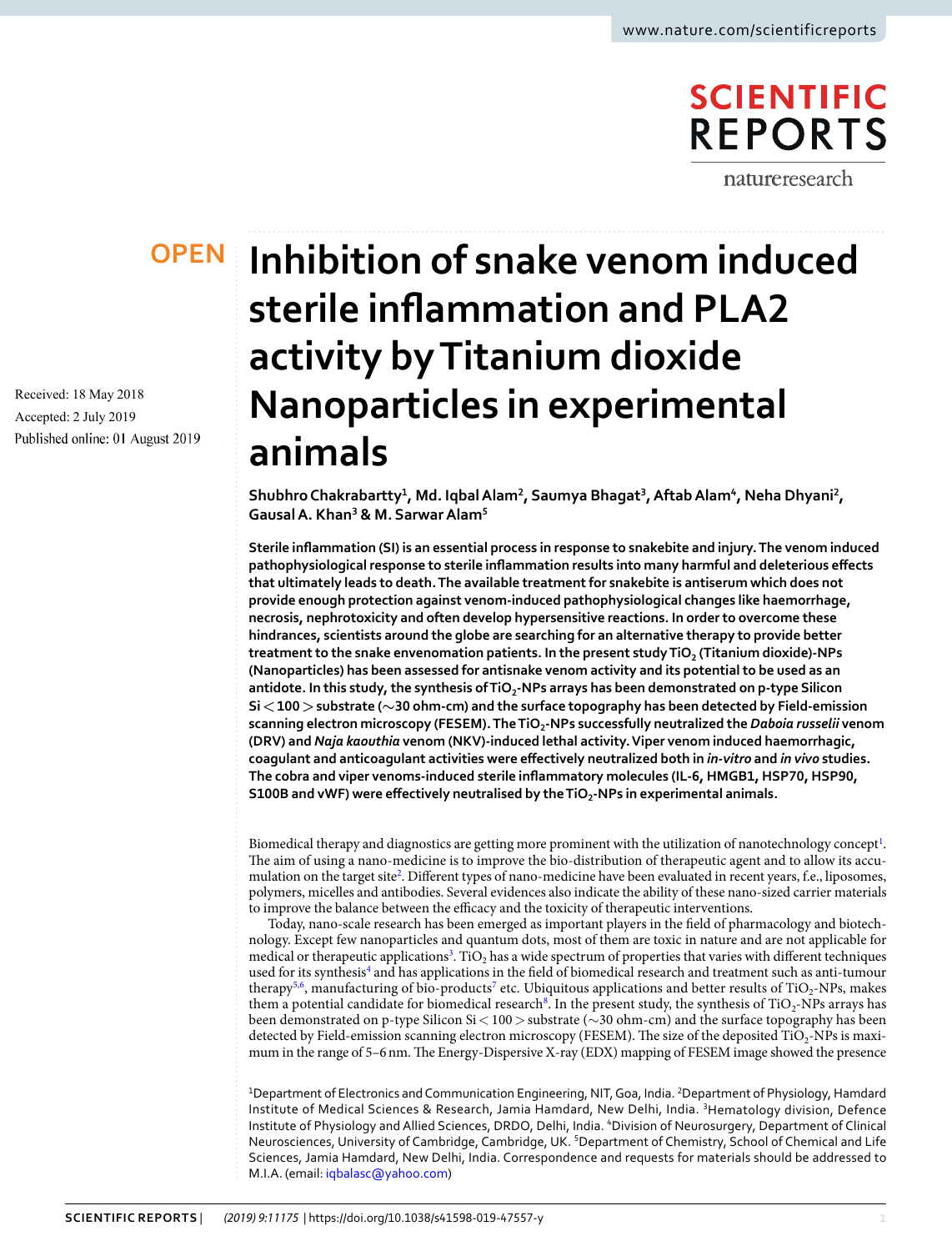of Titanium (Ti), Oxygen  $(O_2)$  and Si (Substrate) in the sample. Raman analysis confirms the crystalline nature of  $TiO<sub>2</sub>$ -NPs with Anatase and Rutile modes.

Present day lifestyle increases the risk of several deadly diseases including cardiovascular disorder, diabetes, cancer, etc. In these cases early detection and treatment can decrease the mortality rates. Apart from these lifestyle related diseases, some clinical conditions such as snake envenomation also pose a major public health challenge across the world. About 5.4 million annual snakebite cases are reported globally and more than 100,000 people die each year as a result of snakebites of which more than 50,000 deaths occur in India alone<sup>[9](#page-8-8)</sup>. Majority of deaths reported are particularly from rural and agriculturally active areas. WHO has also declared snakebite as a 'neglected tropical disease' and is now a global health priority<sup>[9–](#page-8-8)[12](#page-8-9)</sup>. Antiserum is the only choice to treat snakebite patients, which again is not always effective against venom-induced haemorrhage, necrosis, nephrotoxicity and often develop hypersensitive reaction[13–](#page-8-10)[17](#page-8-11). Antiserum development in animal is time consuming and needs cold chain management. Therefore, there is a need to develop suitable therapeutic agent for the treatment of snakebite. Now-a-days use of nanoparticles are quite popular and frequently used as a drug-delivery vehicles $^{2,18}$  $^{2,18}$  $^{2,18}$  $^{2,18}$  $^{2,18}$ . TiO<sub>2</sub> is one such promising material because of its wide spectrum properties that varies with different techniques used for its synthesis<sup>[3](#page-8-2)</sup> and has been reported for various applications in the field of biomedical research<sup>4-[6](#page-8-5)</sup>.

Sterile inflammation is an essential process in response to snakebite and injury. The pathophysiological response to sterile inflammation results into many harmful and deleterious effects that ultimately lead to death. The harmful effects of snake envenomation are haemorrhage, necrosis, renal failure, cardiotoxicity, neurotoxicity, myotoxicity and hematoxicity. These deleterious effects could be due to the increased formation of sterile molecules: HMGB1, HSPs, S100B and IL6. HMGB1 which has recently been drawn much attention because of its binding ability to cell signalling receptors like RAGE, TLR2, TLR4 and TLR9 receptors. These receptors have major role in the initiation of inflammatory response and they also participate in development and progression of haemorrhage, necrosis, and cell death. Similar pathophysiological changes were also observed in case of snake envenomation. Therefore, in this paper we have shown the expression of the sterile inflammatory marker molecules developed in response to snakebite in experimental animals and its neutralization by  $\rm TiO_2$ .

# **Materials**

**Chemicals.** All chemical used in this study were of analytical grade. The solvents used were prepared in distilled water.Anti-Hsp70 antibody, Anti-Hsp90 antibody, Anti-IL-6 antibody, Anti-Von Willebrand Factor antibody, Anti-S100 beta antibody, Anti-HMGB1 antibody-ChIP Grade were purchased from Abcam (Cambridge, MA, USA); and O-Phenylenediamine dihydrochloride and bovine serum albumin were purchased from Sigma Aldrich (St. Louis, MO, USA). MaxiSorp flat-bottom 96-well plates were purchased from Nunc GmbH & Co, Langenselbold, Germany.

## **Methods**

**Animals.** Male Swiss albino mice (18–20 g) used in this study was obtained from the animal house of Jamia Hamdard (Hamdard University), New Delhi. Guidelines of the Institutional Animal Ethical Committee has been followed for the care and handling of animals. All mice were housed five/cages and fed standard laboratory diet and water *ad libitum* with 12-h dark/light cycles at constant temperature of  $25 \pm 2$  °C. 'Principles of laboratory animal care' (NIH publication No. 85-23, revised in 1985) as well as Indian laws on 'Protection of Animals' have been followed for all the animal experiments under the provision of authorized investigators. Experiments involving the use of mice were approved by the Committee for the Purpose of Control and Supervision of Experiments on Animals (CPCSEA) of the Jamia Hamdard (Deemed University), New Delhi (permission #173/GO/Re/S/2000/ CPCSEA). Experiments involving animals meet the International Guiding Principles for Biomedical Research Involving Animals (CIOMS).

**Preparation of nanoparticles.** The GLAD technique was carried out to deposit TiO<sub>2</sub> (High purity) (99.99%, MTI, USA) NPs of 5 nm range inside the electron beam chamber (Hind High Vacuum Co. (p) Ltd., 15F6) on p-type Silicon Si <100> substrate (∼30 ohm-cm) at a base pressure of ~2 × 10<sup>−</sup><sup>5</sup> mbar[19](#page-8-13). The substrates were rotated azimuthally with constant speed of 460 rpm at an orientation of 85° with respect to the perpendicular line between the metal source and the planar substrate holder<sup>[20](#page-8-14)</sup>. A low deposition rate of 1.2 Å/s was kept constant, which was monitored by a quartz crystal. Then the grown TiO2-NPs were ultrasonicated in electron grade acetone to make a liquid solution. The surface morphology of randomly placed TiO<sub>2</sub>-NPs over n-type Si substrate of probably 5 nm was observed using an Atomic Force Microscope (BrukerInnova).

**Preparation of venoms.** Lyophilized snake venom from Daboia russelii (Viper), and Naja kaouthia (Cobra) were obtained from Calcutta Snake Park (Kolkata, India) and was preserved in desiccators at 4 °C in an amber-coloured glass vial until further use. The snake venom was dissolved in 0.9% saline and centrifuged at 2000 rpm for 10 min. The supernatant was used as venom and kept at 4 °C and used within three month. The venom concentration was expressed in terms of dry weight (mg/ml, stock venom solution) $^{21}$  $^{21}$  $^{21}$ .

**Venom inhibiting activity.** To determine the venom inhibiting activity of the nanoparticles, following pharmacological experiments were performed:

Inhibition of venom lethal effect. Snake venom toxicity assessment was done by intravenous  $(i.v)$  injection of venom prepared in 0.2 mL physiological saline at different concentration in male albino mice weighing18–20  $g^{22,23}$  $g^{22,23}$  $g^{22,23}$  $g^{22,23}$ . Assessment of in vitro antagonism was done by mixing different concentrations of venom (2.2–22 µg) with a fixed amount of TiO<sub>2</sub>-NPs, the mixture incubated at 37 °C for 1 hour, and then centrifuged at 2000 rpm for 10 minutes. The supernatant was injected intravenously  $(i, v)$  into male albino mice, six mice per dose. The median lethal dose  $(MLD_{50})$  was calculated 24 hours after injection of the venom-TiO<sub>2</sub>-NPs mixture. Lethal toxicity was also assessed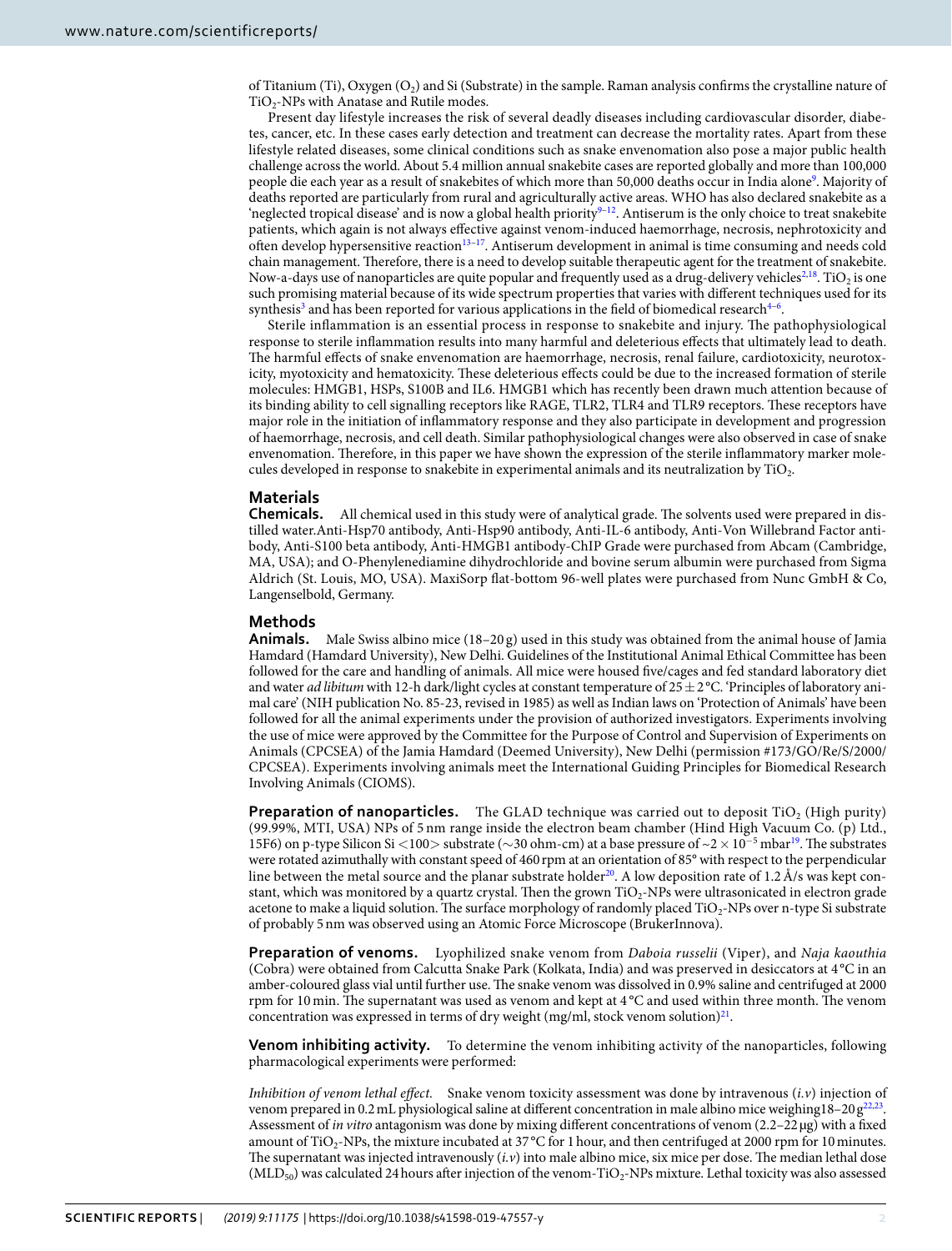

<span id="page-2-0"></span>**Figure 1.** Structural behaviour of TiO<sub>2</sub>-NPs. (A) Top view FESEM images of nano-sized TiO<sub>2</sub> particles. (**B**) Element mapping of the sample. (C) Particle histogram of Image  $1(A)$ . (D) Raman spectrum of TiO<sub>2</sub> -NPs.

by subcutaneous (s.c) injection of various doses of venom. The neutralizing potency of  $\rm TiO_2\text{-}NPs$  was assessed by injection (s.c) of venom (45–225 µg) into groups of six mice followed by immediate injection of fixed dose of  $TiO<sub>2</sub>$ -NPs (5 ng) intravenously<sup>[24](#page-8-18)</sup>.

Inhibition of venom haemorrhagic activity. The minimum haemorrhagic dose (MHD) of venom which when administered into mice causes development of haemorrhagic lesion of 10 mm diameter within 24 hours<sup>[23](#page-8-17)</sup>. This lesion was measured and the estimation of neutralization of the haemorrhagic activity was done by mixing a fixed amount of TiO<sub>2</sub>-NPs (2 ng) with different amounts of venom (5–25 µg). The mixture of TiO<sub>2</sub>-NPs- venom was incubated at 37 °C for 1 hour, then spin at 2000 rpm for 10 min and finally 0.1 ml of supernatant taken were injected intradermally  $(i.d)^{25}$  $(i.d)^{25}$  $(i.d)^{25}$ . After 24 hours haemorrhagic lesion was estimated. To assess the anti-haemorrhagic activity of venom *in vivo*, various amount of venom  $(5-15 \mu g)$  were injected (*i.d*) followed by the TiO<sub>2</sub>-NPs (5 ng, intravenously) and the haemorrhagic lesion measured after 24 hours.

*Inhibition of venom necrotic activity.* To assess the *in vitro* anti-necrosis effect of  $TiO<sub>2</sub>$ -NPs, various concentration of venom (5–25 µg) were incubated with fixed amount of TiO<sub>2</sub>-NPs and administered intradermally (*i.d*) into mice. The necrotic lesion was estimated after 48 hours. In in vivo study, the venom  $(i.d)$  (5–15 µg) was injected followed by injection  $(i.v)$  of TiO<sub>2</sub>-NPs and observed after 48 hours.

Inhibition of venom defibrinogenating activity. Defibrinogenating activity of venoms or toxins is expressed as the minimum defibrinogenating dose (MDD). MDD of DRV is defined as the minimum amount of venom which when injected (intravenously) into mice causes incoagulable blood 1 hour later. Neutralization of this activity was estimated by mixing different amount of venom  $(2.5-12.5 \,\mu g)$  with fixed amounts of TiO<sub>2</sub>-NPs, incubating at 37 °C for 1 hour and centrifugation. The supernatant was injected  $(i.v)$  into albino mice (18–20 g) as described above (in vitro). For in vivo studies, the MDD of venom was injected (i.v) followed by the TiO<sub>2</sub>-NPs (i.v) and the nature of the blood observed after 1 hour<sup>[26](#page-8-20)</sup>.

*Inhibition of venom PLA<sub>2</sub> effect.* For carrying out the PLA<sub>2</sub> inhibition activity, 2 ml of egg yolk suspension, 0.2 ml of test material (venom,  $TiO_2$ -NPs and Venom +  $TiO_2$ -NPs) were mixed in the different test tube and kept for 1 hour incubation at 37 °C. The test tube containing test materials were kept on a water bath and the time required for coagulation was recorded. A blank was run with normal saline in place of test material. One unit enzyme activity was defined as the amount of venom, which increased the coagulation time of the egg yolk control by one minute<sup>[27](#page-8-21)</sup>. Estimation of neutralization of the enzyme activity, was done when fixed amount of  $TiO_2$ -NPs (2 ng) were mixed with different amount of viper venom  $(2-10 \mu g)$  and the mixture was incubated for 1 hour at 37°C.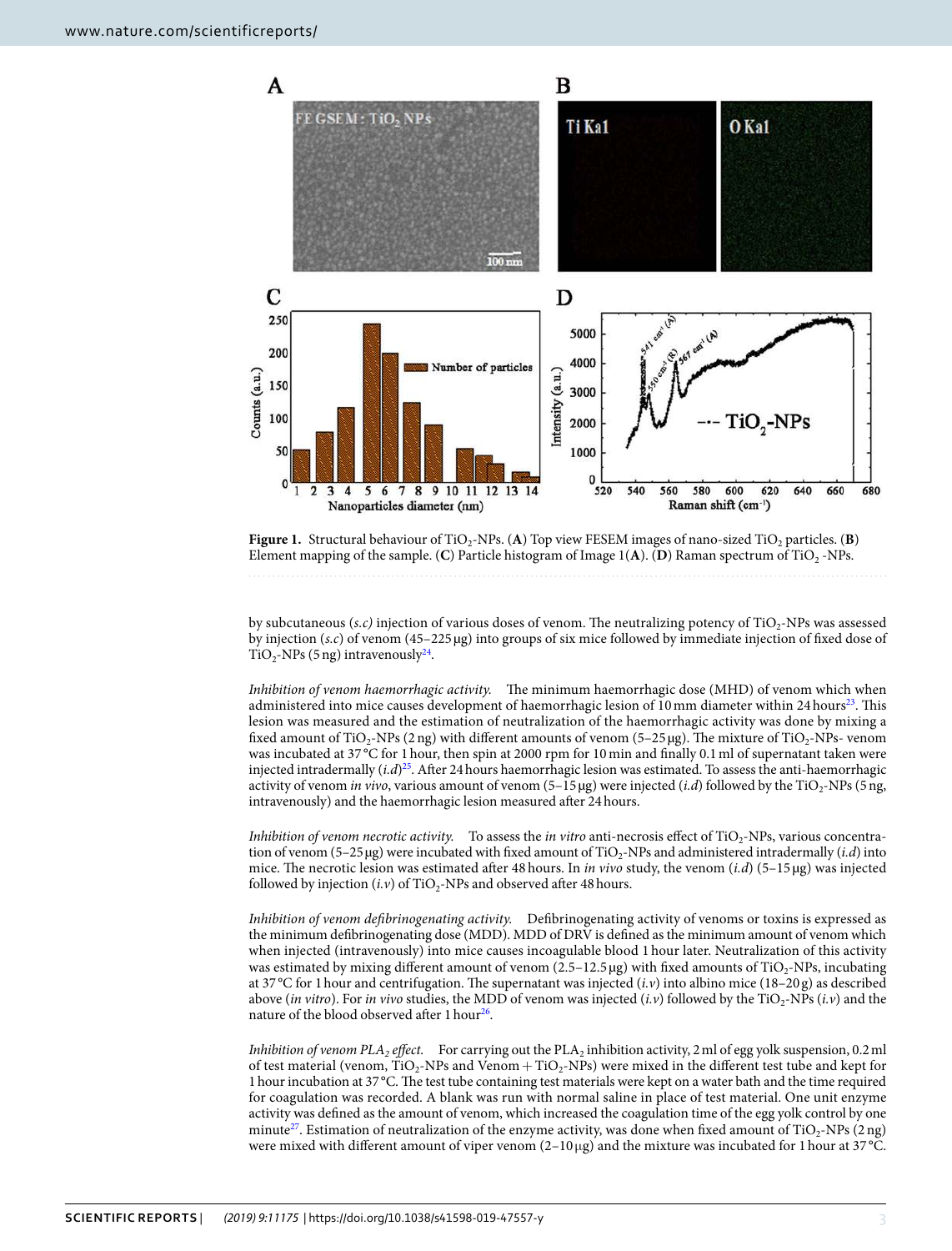

<span id="page-3-0"></span>Figure 2. Viper (Daboia russelii) venom (VRV) induced inflammatory changes in experimental animals. Results expressed as mean  $\pm$  SEM (n = 6). Results obtained are significantly different from control group (\*P < 0.05) and *Daboia russelii* venom (\*P < 0.05).

Centrifuged at 2000 rpm for 10 minutes, supernatant was tested in a total of 0.2 ml for the enzyme neutralization activity.

Inhibition of venom-induced mouse paw oedema. The minimum oedematic dose (MOD) of venom/carrageenan is defined as the least amount of venom/carrageenan which when injected into male albino mice produced inflammation (oedema) in the paw. Non-fasted male albino mice (18–20 g) were treated with different doses of venom, carrageenan and  $TiO_2$ -NPs. To assess the anti-inflammatory activity of  $TiO_2$ -NPs various amount of venom/carrageenan (in 0.01 ml) were injected (intraplantar) followed by the intraperitoneal (i.p) injection of TiO<sub>2</sub>-NPs (250 ng/kg) and anti-inflammatory activity was measured. For control, equal amounts of saline were injected (intraplantar). The oedematogenic response was evaluated by the use of a screw gauge at given time intervals. Oedema was reported as the percentage difference between the values obtained from the injected paw with the carrageenan, venom, venom + TiO<sub>2</sub>-NPs, carrageenan + TiO<sub>2</sub>-NPs and saline, as described by Trebien and Calixto<sup>[24](#page-8-18)[,28](#page-8-22)</sup>.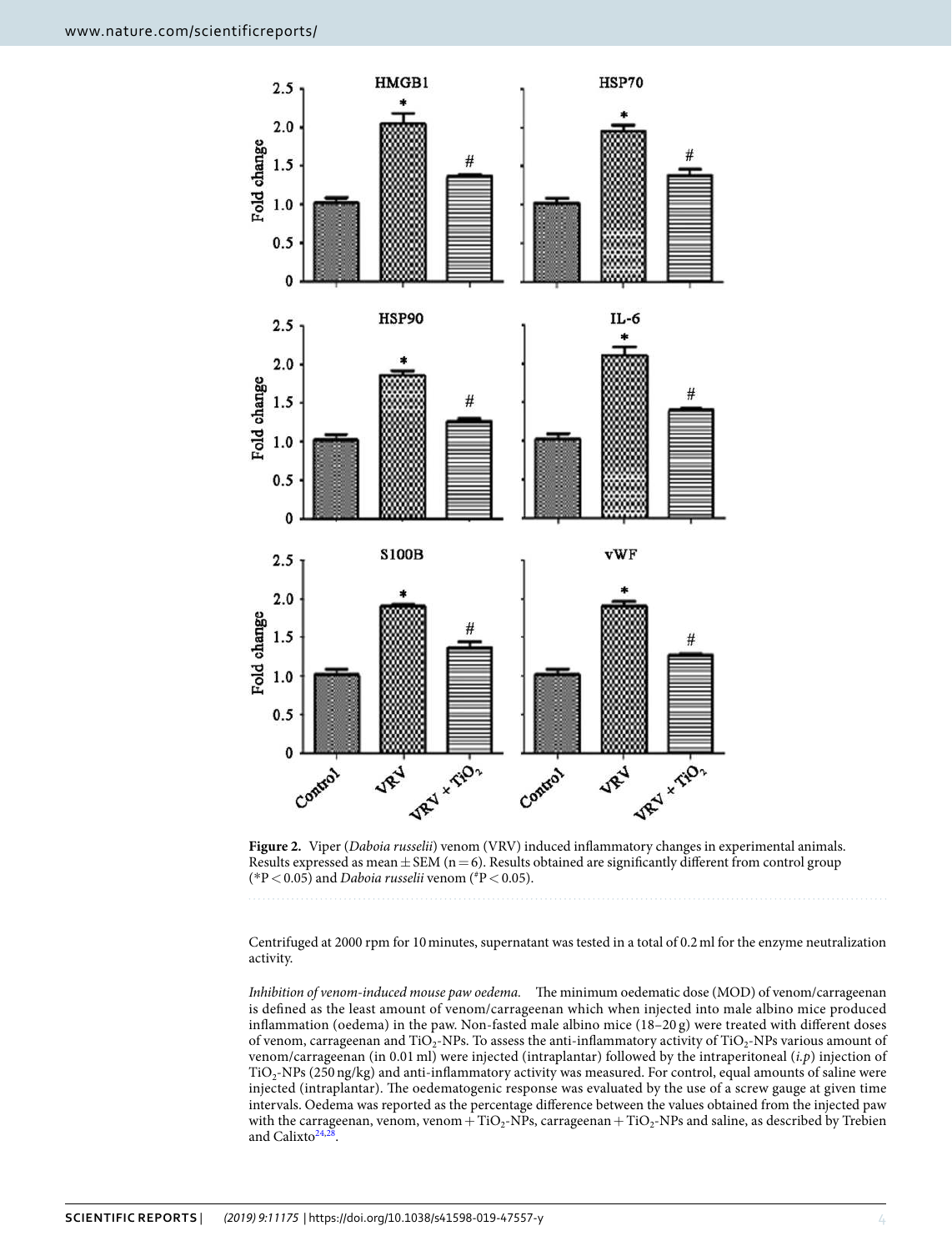<span id="page-4-0"></span>

| <b>Viper</b><br><b>Venom</b><br>$(\mu$ g)                     | Fold of<br>neutralization (in<br>terms of $LD_{50}$ | Cobra<br>Venom<br>$(\mu$ g) | Fold of<br>neutralization (in<br>terms of $LD_{50}$ |  |  |
|---------------------------------------------------------------|-----------------------------------------------------|-----------------------------|-----------------------------------------------------|--|--|
| Venom nano-particles incubated 37 °C, 60 min and injected i.v |                                                     |                             |                                                     |  |  |
| 11                                                            | 5                                                   | 6                           | 2.1                                                 |  |  |
| Control                                                       |                                                     |                             |                                                     |  |  |
| Venom injected (s.c) ** followed immediately by $TiO2$ (i.v)  |                                                     |                             |                                                     |  |  |
| 45                                                            | 1.0                                                 | 10                          | 2.1                                                 |  |  |
|                                                               |                                                     |                             |                                                     |  |  |

**Table 1.** Inhibition of lethal action of Viper and Cobra venom by  $\text{TiO}_2$ -NPs. Results are expressed as mean of six observations. \*\*Duration of deaths time following venom exposure (venom control animal): DRV (1 Median Lethal Dose) = 13.24 ± 0.30 hours; Cobra (Naja kaouthia) venom (1 Median Lethal Dose) =  $6.20 \pm 0.30$  hours.

<span id="page-4-1"></span>

| $TiO2$ (ng)                                                                   | Viper Venom $\mu$ g) | Fold of neutralization (In terms of MHD) |  |  |
|-------------------------------------------------------------------------------|----------------------|------------------------------------------|--|--|
| Venom-TiO <sub>2</sub> nanoparticles incubated 37 °C, 60 min and injected i.d |                      |                                          |  |  |
| TiO <sub>2</sub> (2)                                                          | 20                   | 4                                        |  |  |
| Venom injected (i.d) followed immediately by $TiO2$ (i.v)                     |                      |                                          |  |  |
| TiO <sub>2</sub> (5)                                                          | 10                   |                                          |  |  |

**Table 2.** Inhibition of haemorrhagic action of Viper venom by TiO<sub>2</sub>-NPs. \*Results are expressed as mean of six observations.  $i.d =$  intra-dermal.  $i.v =$  intra-venous.

<span id="page-4-2"></span>

| TiO <sub>2</sub> (ng)                                           |     | Viper Venom $(\mu g)$   Fold of neutralization (In terms of MDD) |  |  |
|-----------------------------------------------------------------|-----|------------------------------------------------------------------|--|--|
| Venom-nanoparticles incubated 37 °C, 60 min. and injected (i.v) |     |                                                                  |  |  |
| TiO <sub>2</sub> (2)                                            | 5.0 | 2.0                                                              |  |  |
| Venom injected (i.v) followed immediately by TiO <sub>2</sub>   |     |                                                                  |  |  |
| TiO <sub>2</sub> (5)                                            | 3.5 | 1.5                                                              |  |  |

Table 3. Inhibition of defibrinogenating activity of Viper venom by TiO<sub>2</sub>-NPs. \*Results are expressed as mean of 6 observations. MDD = Minimum Defibrinogenating  $Dose = 2.5 \mu g$ .

<span id="page-4-3"></span>

| Group                                                                        | Viper Venom $(\mu$ g) | Fold of neutralization (In terms of unit) |  |  |
|------------------------------------------------------------------------------|-----------------------|-------------------------------------------|--|--|
| Control (only Venom)                                                         |                       |                                           |  |  |
| Viper $(2 \mu g)$                                                            | 2(1)                  |                                           |  |  |
| Venom-NPs incubated $37^{\circ}$ C, 60 min then added to egg yolk suspension |                       |                                           |  |  |
| TiO <sub>2</sub> (2 ng)                                                      | 10                    |                                           |  |  |

**Table 4.** Inhibition of Phospholipase  $A_2$  activity of Viper venom by TiO<sub>2</sub>-NPs. Results are expressed as mean of ten observations. 1 unit = one unit of enzyme activity of DRV was defined as the amount of venom which increased the coagulation time of egg yolk by one minute.

Inhibition of Sterile inflammatory Markers. Different pro-inflammatory markers such as heat shock proteins (HSP70 and HSP90), high mobility group box 1 (HMGB1), interleukin 6 (IL-6), von Willbrand factor(vWF), and S100 calcium-binding protein B (S100B) was done by ELISA as described by Engvall et al.<sup>[29](#page-8-23)</sup>. Briefly, 50  $\mu$ g of proteins were used with bicarbonate coating buffer to coat the wells in 96-well plates and incubated over night at 4 °C. Nonspecific binding was blocked with 5% BSA and then the samples were washed with PBST (0.05% Tween-20) and incubated for 3 hours with respective primary antibodies (against Hsp70; Hsp90; HMGB1); IL-6; vWF; S100b (1:1000). Next, the wells were washed and incubated with HRP conjugated secondary antibodies for 1 hour, and then washed with PBST and incubated with OPD substrate solution. The reaction was terminated by adding  $\rm H_2SO_4$  (1 N) and absorbance was measured at 450 nm. Using similar methods, a standard ELISA curve for absorbance versus specific antigen concentration was constructed using respective recombinant proteins.

### **Results**

**Topographic image of TiO<sub>2</sub>-NPs.** In case of GLAD, the TiO<sub>2</sub>-NPs are formed due to the atomic shadowing effect on the arbitrarily deposited seeds. The diffusivity of the landed atoms on the substrate depends on the rate of evaporation. A lower evaporation rate of the material will enable the landed atoms to diffuse for longer distances before they get impinged by next arriving atoms. This can lead to an increase in the capture radius of the deposited atoms and hence the atoms nucleation area increases. Figure [1A](#page-2-0) shows a top view of grown  $TiO_2$ -NPs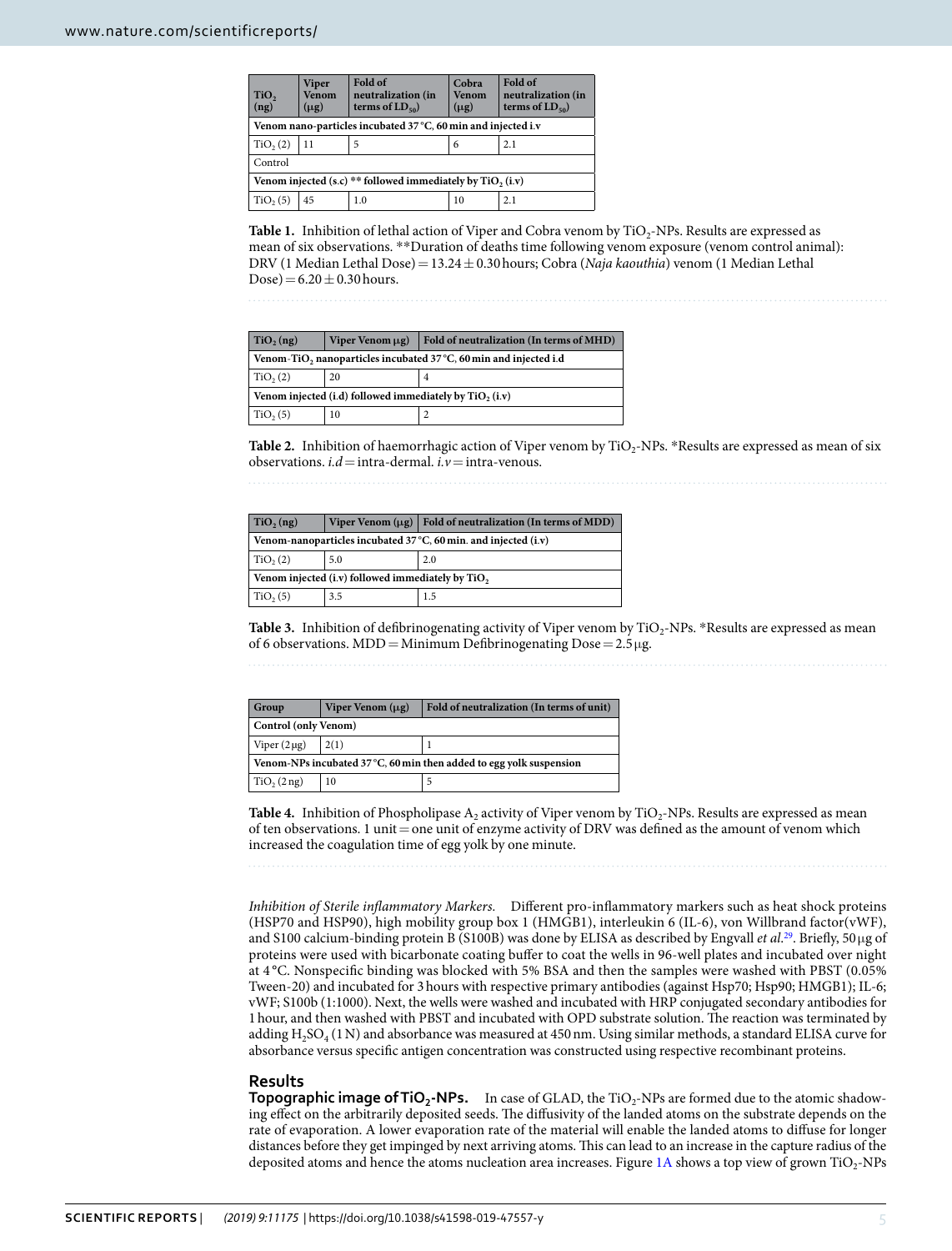<span id="page-5-0"></span>

|                                                                                                                     | Venom/Carrageenan<br>$\mu$ g (MED) | Oedema (%)     |                 |               |                |  |
|---------------------------------------------------------------------------------------------------------------------|------------------------------------|----------------|-----------------|---------------|----------------|--|
| Groups                                                                                                              |                                    | 1 hour         | 2hour           | 3 hour        | 4 hour         |  |
| Control                                                                                                             | $(0.9\%$ saline)                   |                |                 |               |                |  |
| Viper venom                                                                                                         | 001(1)                             | $105.3 + 5.8$  | $87.5 + 07.7$   | $83.74 + 5.9$ | $78.43 + 6.5$  |  |
| Carrageenan                                                                                                         | 300(1)                             | $054.4 + 7.2$  | $47.9 \pm 11.3$ | $35.20 + 7.6$ | $34.60 + 5.3$  |  |
| Inhibition studies (Carrageenan injected 300(1) into intraplantar surface followed immediately by $TiO_2$ -NPs)     |                                    |                |                 |               |                |  |
| $TiO2-NPs (250 ng/kg)$                                                                                              | 5(5)                               | $47.5 + 1.7$   | $51.3 + 2.5$    | $52.0 + 1.2$  | $52.8 \pm 2.9$ |  |
| Aspirin (10 mg/kg)                                                                                                  | 5(5)                               | $43.9 \pm 0.9$ | $42.8 + 1.2$    | $42.2 + 1.7$  | $42.1 \pm 0.8$ |  |
| Indomethacin (10 mg/kg)                                                                                             | 5(5)                               | $40.8 + 1.9$   | $40.3 + 1.3$    | $40.1 + 0.5$  | $39.9 + 2.1$   |  |
| Inhibition studies (Carrageenan injected 300(1) intraplantar surface followed immediately by TiO <sub>2</sub> -NPs) |                                    |                |                 |               |                |  |
| $TiO2-NPs (250 ng/kg)$                                                                                              | 600(2)                             | $46.0 \pm 1.8$ | $49.6 + 2.4$    | $48.2 + 1.6$  | $48.0 + 3.2$   |  |
| Aspirin $(10 \,\text{mg/kg})$                                                                                       | 600(2)                             | $37.6 + 2.7$   | $42.6 + 3.2$    | $39.7 + 2.7$  | $40.1 + 3.1$   |  |
| Indomethacin $(10 \text{ mg/kg})$                                                                                   | 600(2)                             | $35.1 + 1.5$   | $35.7 + 2.8$    | $35.3 + 2.5$  | $35.0 + 1.4$   |  |

Table 5. Viper venom induced inflammation and inhibition by TiO<sub>2</sub>-NPs. Venom and carrageenan were injected intraplantar in the foot pads. Drugs were administered  $(i, p)$  immediately after envenomation at 0 hour.

on p-type Si substrate prepared at 85° and 460 rpm azimuthal rotation to the sample, the images were captured by FESEM, keeping the gun vacuum on 2.18 e-009 mBar. The EDX element mapping reveals Titanium (Ti, brown color) and Oxygen (O, green color) are present in the sample shown in Fig. [1B.](#page-2-0) Figure [1C](#page-2-0) projects the particle counts histogram of FEG: SEM image 1 A, the grown particles were in the range of 1–14 nm, where maximum number of NPs had a count of 5–6 nm. The Raman spectra processing of TiO<sub>2</sub> samples shows that the grown nanoparticles are having two Anatase and Rutile modes<sup>[30](#page-8-24)</sup> (Fig. [1D](#page-2-0)).

**Raman analysis.** Raman spectroscopy is a flexible and most authenticated technique used for ubiquitous sectors. It is a very prominent tool for nano-biomedical studies and also helpful in the analysis of food and pharmaceutical non-materials. It has a great impact on drug analysis due to its simplicity in minimal sample handling and the significant differences in scattering strength between packaging materials tablet excipients, and active drug components[31](#page-8-25). Figure [1D](#page-2-0) shows the dependence of the Raman scattering intensity on the incident laser wavelength (laser excitation 532 nm). We have noticed that our prepared  $\rm TiO_2$ -NPs have crystalline nature and also have some characteristic peaks.

**Properties of snake venoms and**  $TiO_2$ **-NPs.**  $LD_{50}$  **of DRV was found to be 2.2 µg intravenously and 45 µg** when injected subcutaneously in mice (18–20 g); whereas NKV was 2.8 µg intravenously and 4.61 µg subcutaneously. The MHD/MND was 5 µg per animal (18–20 g) of DRV. MDD was 2.5 µg per animal (18–20 g) of DRV. The concentration of viper and cobra venoms in terms of protein were found to be 91.5% and 95% respectively. The TiO<sub>2</sub>-NPs [up to 25 ng per animal (18–20 g); *i.v*] did not produce any lethal effect up to 48 hours of observations<sup>[22](#page-8-16)</sup>.

**Lethal activity.** In in-vitro study, viper and cobra venoms  $(1-10 LD_{50})$  were incubated with TiO<sub>2</sub> -NPs  $(2 \n{ n} g)$ and gave protection against venom-induced lethality. In in vivo study, cobra venom  $(1-5 \text{ LD}_{50})$  was injected (s.c) into male albino mice followed by TiO<sub>2</sub>-NPs (5 ng/mouse, *i.v*). Viper and Cobra venom-induced lethality was significantly antagonized by TiO<sub>2</sub>-NPs as compared with the control animal (venom only) (Table [1\)](#page-4-0). The  $ED_{50}$  of the TiO<sub>2</sub>-NPs was observed as 2 ng *in vitro* and 4 ng in *in vivo* respectively against viper venom (Table [1](#page-4-0)).

Haemorrhagic and necrotic activity. In in-vitro study, Viper venom (20µg) incubated with TiO<sub>2</sub> (2ng) and injected 0.1 ml (*i.d*) into mice. It showed protection against venom induced haemorrhagic activity (Table [2](#page-4-1)). In in-vivo study, venom (10 µg) injected (i.d) into mice followed by the injection (i.v) of TiO<sub>2</sub>-NPs (5 ng) gave protection against venom-induced haemorrhagic activity. The degree of protection in in-vivo was less than that of in-vitro studies.

Defibrinogenation activity. The TiO<sub>2</sub>-NPs effectively antagonized the viper venom-induced defibrinogenating activity. In *in-vitro* study, the TiO<sub>2</sub>-NPs (2 ng) gave protection up to 2 MDD (5 µg) against venom-induced defibrinogenation. In *in-vivo* study, venom-induced defibrinogenation was antagonised by TiO<sub>2</sub>-NPs. The fold of protection was always higher in in vitro studies (Table [3\)](#page-4-2).

**Neutralisation of Venom Phospholipase A<sub>2</sub> (PLA<sub>2</sub>) activity. Egg yolk coagulation method was per**formed to assess the PLA<sub>2</sub> activity of viper venom. 1 unit of venom activity which increased the coagulation time by 1 minute was found to be  $2 \mu g$  (control 0.9% saline, coagulation time was found to be  $45 \pm 1.16$  seconds). The TiO<sub>2</sub>-NPs were tested for Phospholipase A<sub>2</sub> activity by incubating with different amount of venom (10µg). The venom PLA<sub>2</sub> was effectively neutralized by the TiO<sub>2</sub>-NPs (Table [4\)](#page-4-3).

**Mouse paw oedema.** The assessment of anti-inflammatory activity of the TiO<sub>2</sub>-NPs was done by mouse paw oedema. Mouse paw oedema was induced by venom, attained its peak at 1 hour of observation. The TiO<sub>2</sub>-NPs at a dose of 5 ng/mouse (i.p) was found to produce significant inhibition of venom-induced inflammation. Inhibition of inflammation induced by TiO<sub>2</sub>-NPs was maximum (51.3  $\pm$  2.5%) at 2 hours of observation, as compared with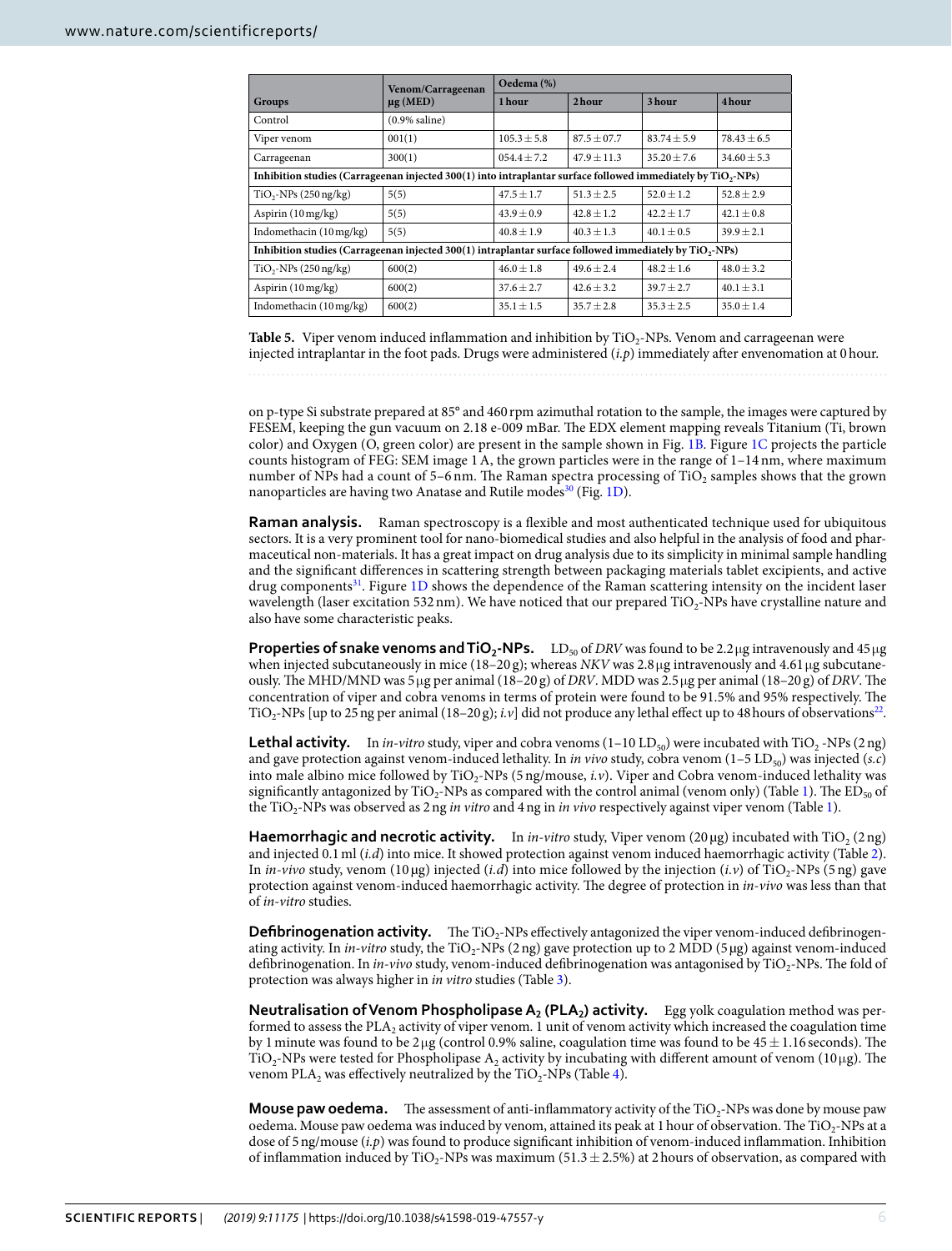

<span id="page-6-0"></span>**Figure 3.** Cobra (Naja kaouthia) venom (NKV) induced inflammatory changes in experimental animals. Results expressed as mean  $\pm$  SEM (n = 6). Results obtained are significantly different from control group (\*P < 0.05) and *Naja kaouthia* venom (\*P < 0.05).

aspirin (42.8  $\pm$  1.2%) and indomethacin (40.3  $\pm$  1.3%). Carrageenan (300 µg in 0.01 ml) injection produced significant inflammation in mouse paws. Pre-treatment with  $TiO_2$ -NPs (5 mg/kg, *i.p*) before carrageenan injection produced a significant reduction in oedema (Table [5\)](#page-5-0).

**Sterile inflammatory markers.** The sterile inflammatory markers HMGB1, HSP70, HSP90, IL-6, S-100B and vWF were found to increase in Viper and Cobra venoms treated mouse while treatment with  $\rm TiO_2$ -NPs significantly reduced confirming the anti-inflammatory effects of  $\text{TiO}_2\text{-NPs}$  (Figs [2](#page-3-0) and [3\)](#page-6-0).

## **Discussion**

Injury and death due to snake bite is major health hazards in tropical and subtropical countries. In India more than 250 species of snakes are found, out of which 50 are venomous. Cobra and viper are the common snakes found throughout India<sup>[32–](#page-8-26)[34](#page-8-27)</sup>. The majority of death occurs due to the bites of these snakes. Snake envenomation is characterized by severe damage caused by the toxic action of venom components. The venom contains multiple components that induce haemorrhage, necrosis, inflammation, nephrotoxicity, cardiotoxicity, hematoxicity and often leads to death<sup>[35,](#page-8-28)[36](#page-8-29)</sup>. Viper and cobra venom contains major parts of Phospholipase  $A_2$  (PLA<sub>2</sub>) and metalloproteinase. Viper venom is a rich source of  $\text{PLA}_2$  enzyme that leads to many pathophysiological disturbances in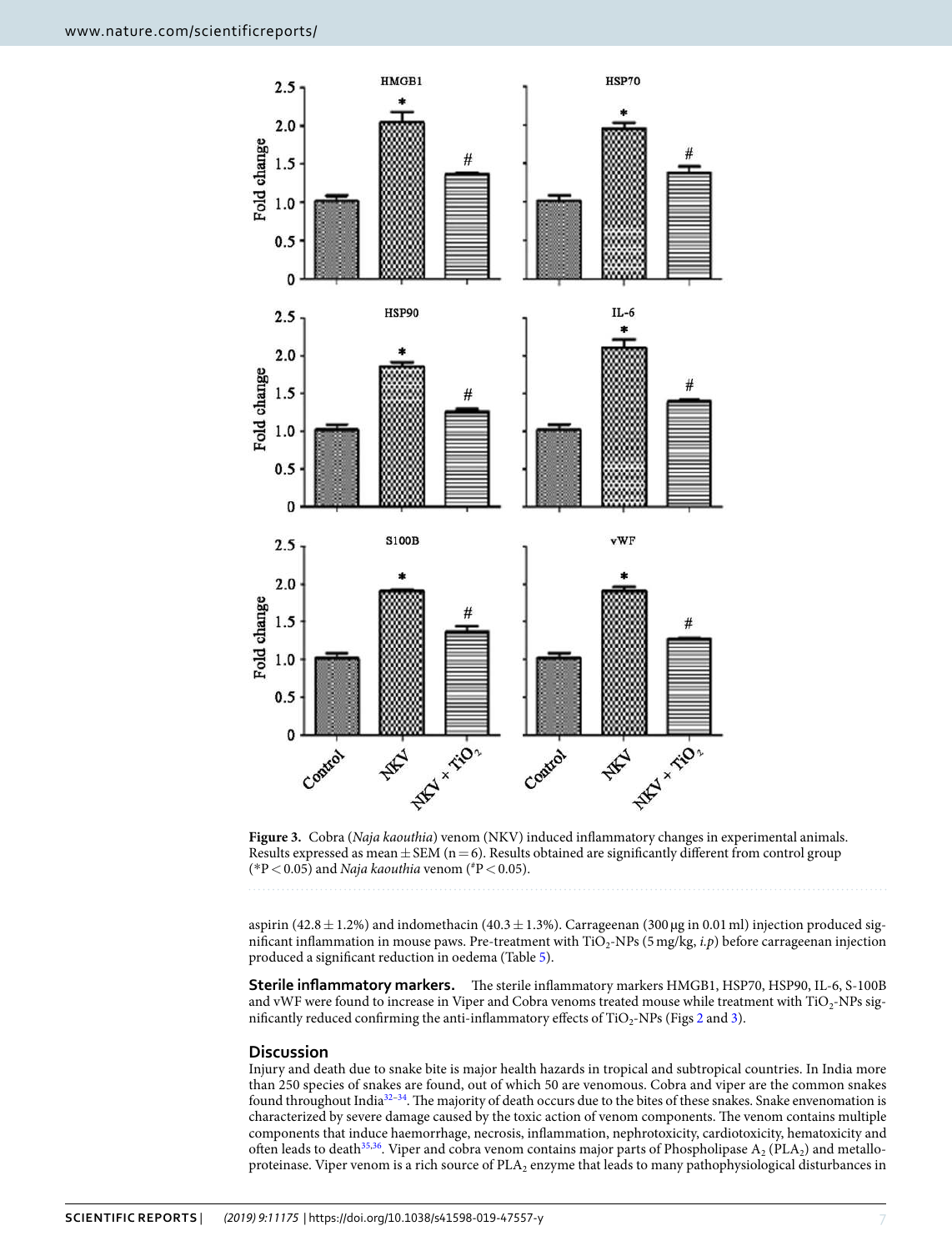

<span id="page-7-0"></span>**Figure 4.** Possible mechanism of action of  $TiO<sub>2</sub>$  [TiO<sub>2</sub>-in (inhibition)]. Snake venom-induced necrosis, haemorrhagic, lethal and inflammation and its neutralization by  $\rm TiO_2\text{-}NPs$ .

the victims<sup>[34](#page-8-27)</sup>. These components directly damage the micro-vessels, with consequent increase in haemorrhage and oedema<sup>[34](#page-8-27)</sup>. The inflammatory effect induced by viper envenomation is due to the presence of  $\text{PLA}_2$  enzyme in venom $34-37$  $34-37$ . The inflammatory effects induced by  $\text{PLA}_2$  in response to cobra and viper venoms are primarily related to the action of this enzyme on the membrane phospholipids and the release of eicosanoid precur-sors<sup>[25](#page-8-19)[,38](#page-8-31)[–42](#page-9-0)</sup>. In present work, we characterized the oedematogenic, haemorrhagic, lethal and anti-inflammatory effects induced by the viper venom and its neutralization by  $TiO_2$ -NPs (Fig. [4](#page-7-0)). Nanomedicine is a rapidly evolving field that provide enhanced diagnostic imaging and treatment of diseases known as theranostic. On account of improved health care, theranostic approaches are employed to make drug delivery more efficient and target specific. Theranostic nanomedicine can also be used for different purposes like non-invasive assessment of the pharmacokinetics, bio-distribution and the target site localization of conjugated or entrapped active agents<sup>[43,](#page-9-1)[44](#page-9-2)</sup>. Therefore  $TiO_2$ -NPs is considered as a suitable target for medicine delivery as well as for detection of target cells due to its high fluorescence property under the excitation of normal white light in in vitro condition.

In this study, we have shown that  $TiO<sub>2</sub>$ -NPs are effective agent that may be used as a treatment in snake venom induced pathophysiological changes. TiO<sub>2</sub> -NP arrays have been fabricated on p-type Si substrate using a cost effective (GLAD, PVD) technique. The surface topography revealed that the average size of  $\text{TiO}_2\text{-NPs}$ is in nano-metric range. The element mapping of FESEM image indicates the presence of Titanium (Ti) and Oxygen (O) in the sample. The stability of  $TiO_2$ -NPs synthethised by glancing angle deposition technique was calculated by its zeta potential. The continuous SAED analysis of  $TiO_2$ -NPs reveals that particles are having crystalline behaviour with fine stability. So far, we have seen that TiO2-NPs effectively neutralize the viper and cobra venom-induced lethal activities both in *in vitro* and *in vivo* studies. TiO<sub>2</sub>-NPs also effectively neutralized the viper venom induced haemorrhagic activity in experimental animals. The fold of venom induced lethal and haemorrhagic activity was always found to be higher in *in vitro* than *in vivo* studies. The  $TiO_2$ -NPs were also found to be more effective in viper venom induced pathophysiological changes than the cobra venom. The exact mechanism of action is still unclear. Among the several, one of the consequences of snake envenomation is increased DAMP molecules. Here, we have shown for the first time that the sterile inflammatory markers like IL-6, HSP, vWF, S100B and HMGB1 were increased by the administration of both cobra and viper venoms in male albino mice. The venoms may act through the stimulation of arachidonic acid pathway that leads to the generation of ROS and cytokines which leads to haemorrhage and tissue injury<sup>[41](#page-8-32),[45](#page-9-3),[46](#page-9-4)</sup>. Tissue injury caused due to snake envenomation could be because of different mechanism. One of the mechanisms is inflammatory response which entails the generation of Hsp70, Hsp90, HMGB1, IL6, vWF and S100b. They are all generated through the arachidonic acid pathway. The metabolism of arachidonic acid by lipo-oxygenase or cyclo-oxygenase causes the release of pro-inflammatory marker proteins. Presence of PLA<sub>2</sub> in viper venom helps in the conversion of the phospholipids to arachidonic acid which causes release of cytokines and leukotrienes<sup>[25](#page-8-19),[47](#page-9-5),[48](#page-9-6)</sup>. The  $\rm TiO_2$ -NPs inhibits the production of sterile inflammatory proteins in venom-induced experimental rodents. The fold of protection is higher in case of viper venom than the cobra venom may be because of the difference in  $PLA_2$  concentration.  $PLA_2$  is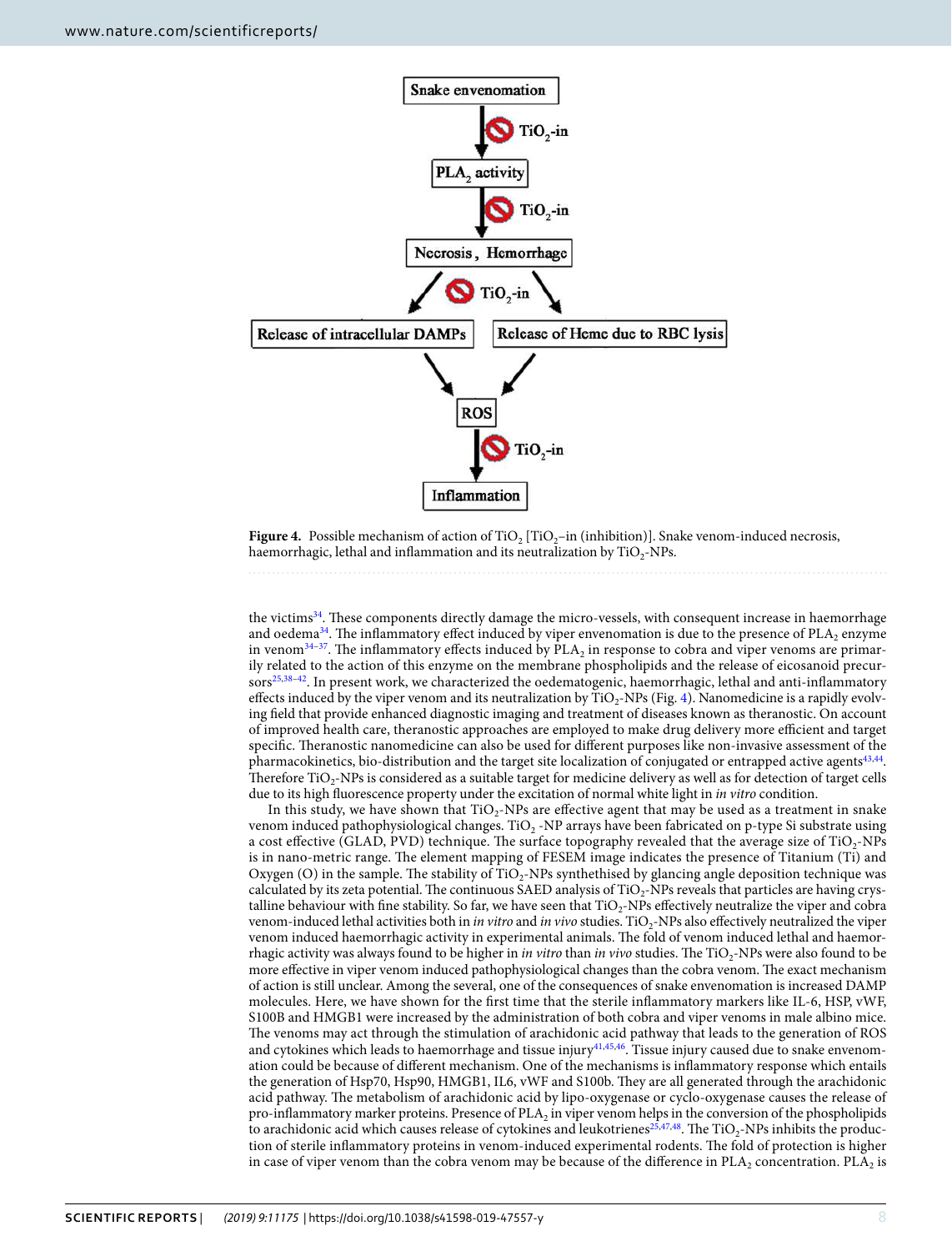higher in viper venom than the cobra venom. Further study may provide new biological probes in the treatments of snakebite. TiO<sub>2</sub>-NPs have shown better results in *in vitro* than in *in vivo* experiments. Our present investigation showed that the  $\rm TiO_2$ -NPs is effective against venom-induced pathophysiological conditions and could be taken as a potential antidote. The present work may be helpful to treat victims of snakebite especially in rural parts of India where availability of antiserum is limited. We are engage to explore the mechanism of venom inhibition by  $TiO<sub>2</sub>$ -NPs as a potential therapeutic agent against snake envenomation<sup>[49](#page-9-7)[,50](#page-9-8)</sup>.

#### **References**

- <span id="page-8-0"></span>1. Wang, L. S., Chuang, M. C. & Ho, J. A. Nanotheranostics–a review of recent publications. Int J Nanomedicine **7**, 4679–95 (2012).
- <span id="page-8-1"></span> 2. Sarkar, S., Alam, M. A., Shaw, J. & Dasgupta, A. K. Drug delivery using platelet cancer cell interaction. Pharm Res **30**, 2785–94  $(2013)$
- <span id="page-8-2"></span> 3. Drbohlavova, J., Adam, V., Kizek, R. & Hubalek, J. Quantum dots - characterization, preparation and usage in biological systems. Int J Mol Sci. **10**, 656–73 (2009).
- <span id="page-8-3"></span>4. Mital, G. S. & Manoj, T. A review of TiO<sub>2</sub> nanoparticles. Chinese Sci Bull. **56**, 1639–57 (2011).
- <span id="page-8-4"></span>5. Zhang, A. P. & Sun, Y. P. Photocatalytic killing effect of  $TiO_2$  nanoparticles on Ls-174-t human colon carcinoma cells. World J Gastroenterol. **10**, 3191–93 (2004).
- <span id="page-8-5"></span>6. Cai, R. et al. Induction of cytotoxicity by photoexcited TiO<sup>2</sup> particles. Cancer Res. **52**, 2346–48 (1992).
- <span id="page-8-6"></span>7. Donachie, M. J. Titanium: A Technical Guide. 62–68 (ASM International, Metals Park, Ohio, 1988).
- <span id="page-8-7"></span> 8. Chen, X. & Mao, S. S. Titanium dioxide nanomaterials: synthesis, properties, modifications, and applications. Chem Rev. **107**, 2891–59 (2007).
- <span id="page-8-8"></span> 9. WHO. Neglected tropical diseases. Geneva: World Health Organization, 2017, [http://www.who.int/neglected\\_diseases/diseases/en/](http://www.who.int/neglected_diseases/diseases/en/) (accessed August 28, 2018).
- 10. Chippaux, J. P. Snake-bites: appraisal of the global situation. Bull World Health Organ. **76**, 515–24 (1998).
- 11. Gutiérrez, J. M. et al. Snakebite envenoming. Nat Rev Dis Primers **3**, 17079,<https://doi.org/10.1038/nrdp.2017.63>(2017).
- <span id="page-8-9"></span>12. Longbottom, J. et al. Vulnerability to snakebite envenoming: a global mapping of hotspots. Lancet **392**, 673–84 (2018).
- <span id="page-8-10"></span> 13. Gutiérrez, J. M. et al. Neutralization of local tissue damage induced by Bothrops asper (terciopelo) snake venom. Toxicon **36**, 1529–38 (1998).
- 14. Isbister, G. K. Procoagulant snake toxins: laboratory studies, diagnosis, and understanding snakebite coagulopathy. Semin Thromb Hemost. **35**, 93–103 (2009).
- 15. Queiroz, G. P. et al. Interspecific variation in venom composition and toxicity of Brazilian snakes from Bothrops genus. Toxicon **52**, 842–51 (2008).
- 16. Stahel, E., Wellauer, R. & Freyvogel, T. A. Poisoning by domestic vipers (Viperaberus and Viperaaspis). A retrospective study of 113 patients [Article in German]. Schweiz Med Wochenschr. **115**, 890–96 (1985).
- <span id="page-8-11"></span> 17. Sutherland, S. K. Serum reactions. An analysis of commercial antivenoms and the possible role of anticomplementary activity in de-novo reactions to antivenoms and antitoxins. Med J Aust. **1**, 613–15 (1977).
- <span id="page-8-12"></span>18. Cai, W. & Chen, X. Nano platforms for targeted molecular imaging in living subjects. Small **3**, 1840–54 (2007).
- <span id="page-8-13"></span> 19. Goswami, T., Mondal, A., Singh, P. & Choudhuri, B. In2-XO3-Y 1D perpendicular nanostructure arrays as ultraviolet detector. Solid State Sciences **48**, 56–60 (2015).
- <span id="page-8-14"></span>20. Mondal, A., Ganguly, A., Das, A., Choudhuri, B. & Yadav, R. K. The Ag nanoparticles/TiO<sub>2</sub> thin film device for enhanced photoconduction and role of traps. Plasmonics **10**, 667–73 (2015).
- <span id="page-8-15"></span>21. Alam, M. I. & Gomes, A. An experimental study on evaluation of chemical antagonists induced snake venom neutralization. Indian J Med Res. **107**, 142–46 (1998).
- <span id="page-8-16"></span>22. Alam, M. I. & Gomes, A. Indian medicinal plants active against Elapidae and Viperidae snake venoms. Toxicon **34**, 155–56 (1996).
- <span id="page-8-17"></span> 23. Theakston, R. D. & Reid, H. A. Development of simple standard assay procedures for the characterization of snake venom. Bull World Health Organ. **61**, 949–56 (1983).
- <span id="page-8-18"></span>24. Alam, M. I. & Gomes, A. Snake venom neutralization by Indian medicinal plants (Vitex negundo and Emblica officinalis) root extracts. J Ethnopharmacol. **86**, 75–80 (2003).
- <span id="page-8-19"></span> 25. Alam, M. I. & Gomes, A. Viper venom-induced inflammation and inhibition of free radical formation by pure compound (2-hydroxy-4-methoxy benzoic acid) isolated and purified from anantamul (Hemidesmus indicus R. BR) root extract. Toxicon **36**, 207–215 (1998).
- <span id="page-8-20"></span>26. Alam, M. I. et al. Molecular modeling and snake venom phospholipase A<sub>2</sub> inhibition by phenolic compounds: Structure-activity relationship. Eur J Med Chem. **114**, 209–19 (2016).
- <span id="page-8-21"></span>27. Habermann, E. & Neuman, W. Egg yolk coagulation method. Physiol. Chem. **297**, 174–176 (1954).
- <span id="page-8-22"></span>28. Trebien, H. A. & Calixto, J. B. Pharmacological evaluation of rat paw oedema induced by Bothrops jararaca venom. Agents Actions. **26**, 292–300 (1989).
- <span id="page-8-23"></span> 29. Engvall, E. & Perlmann, P. Enzyme-linked immunosorbent assay, Elisa. 3. Quantitation of specific antibodies by enzyme-labeled anti-immunoglobulin in antigen-coated tubes. J Immunol. **109**, 129–35 (1972).
- <span id="page-8-24"></span>30. Ilie, A. G. et al. Principal component analysis of Raman spectra for TiO<sub>2</sub> nanoparticle characterization. Appl. Surf. Sci. 417, 93-103  $(2017)$
- <span id="page-8-25"></span> 31. Li, Y. S. & Church, J. S. Raman spectroscopy in the analysis of food and pharmaceutical nanomaterials. J Food Drug Anal. **22**, 29–48 (2014).
- <span id="page-8-26"></span>32. Monteiro, F. N. et al. Clinico-epidemiological features of viper bite envenomation: a study from Manipal, South India. Singapore Med J. **53**, 203–07 (2012).
- 33. Whitaker, R. Common Indian snakes: a field guide (ed. Whitaker, R.) 52–72 (Macmillan India, 2002).
- <span id="page-8-27"></span> 34. Chippaux, J. P. Snakebite envenomation turns again into a neglected tropical disease! J Venom Anim Toxins Incl Trop Dis. **23**, [https://](https://doi.org/10.1186/s40409-017-0127-6) [doi.org/10.1186/s40409-017-0127-6](https://doi.org/10.1186/s40409-017-0127-6) (2017).
- <span id="page-8-28"></span> 35. Gutiérrez, J. M., Theakston, R. D. & Warrell, D. A. Confronting the neglected problem of snake bite envenoming: the need for a global partnership. PLoS Med. **3**, e150, <https://doi.org/10.1371/journal.pmed.0030150> (2006).
- <span id="page-8-29"></span>36. Sunitha, K. et al. Inflammation and oxidative stress in viper bite: an insight within and beyond. Toxicon **98**, 89–97 (2015).
- <span id="page-8-30"></span>37. Markland, F. S. & Swenson, S. Snake venom metalloproteinases. Toxicon **62**, 3–18 (2013).
- <span id="page-8-31"></span> 38. Galvão Nascimento, N., Sampaio, M. C., Amaral Olivo, R. & Teixeira, C. Contribution of mast cells to the oedema induced by Bothrops moojeni snake venom and a pharmacological assessment of the inflammatory mediators involved. Toxicon **55**, 343–52 (2010).
- 39. Fernandes, C. A., Borges, R. J., Lomonte, B. & Fontes, M. R. A structure-based proposal for a comprehensive myotoxic mechanism of phospholipase A<sup>2</sup> -like proteins from viperid snake venoms. Biochim Biophys Acta **1844**, 2265–76 (2014).
- 40. Dennis, E. A. Diversity of group types, regulation, and function of phospholipase A<sub>2</sub>. J Biol Chem. **269**, 13057-60 (1994).
- <span id="page-8-32"></span> 41. Teixeira, C. F., Landucci, E. C., Antunes, E., Chacur, M. & Cury, Y. Inflammatory effects of snake venom myotoxic phospholipases A2 . Toxicon. **42**, 947–62 (2003).